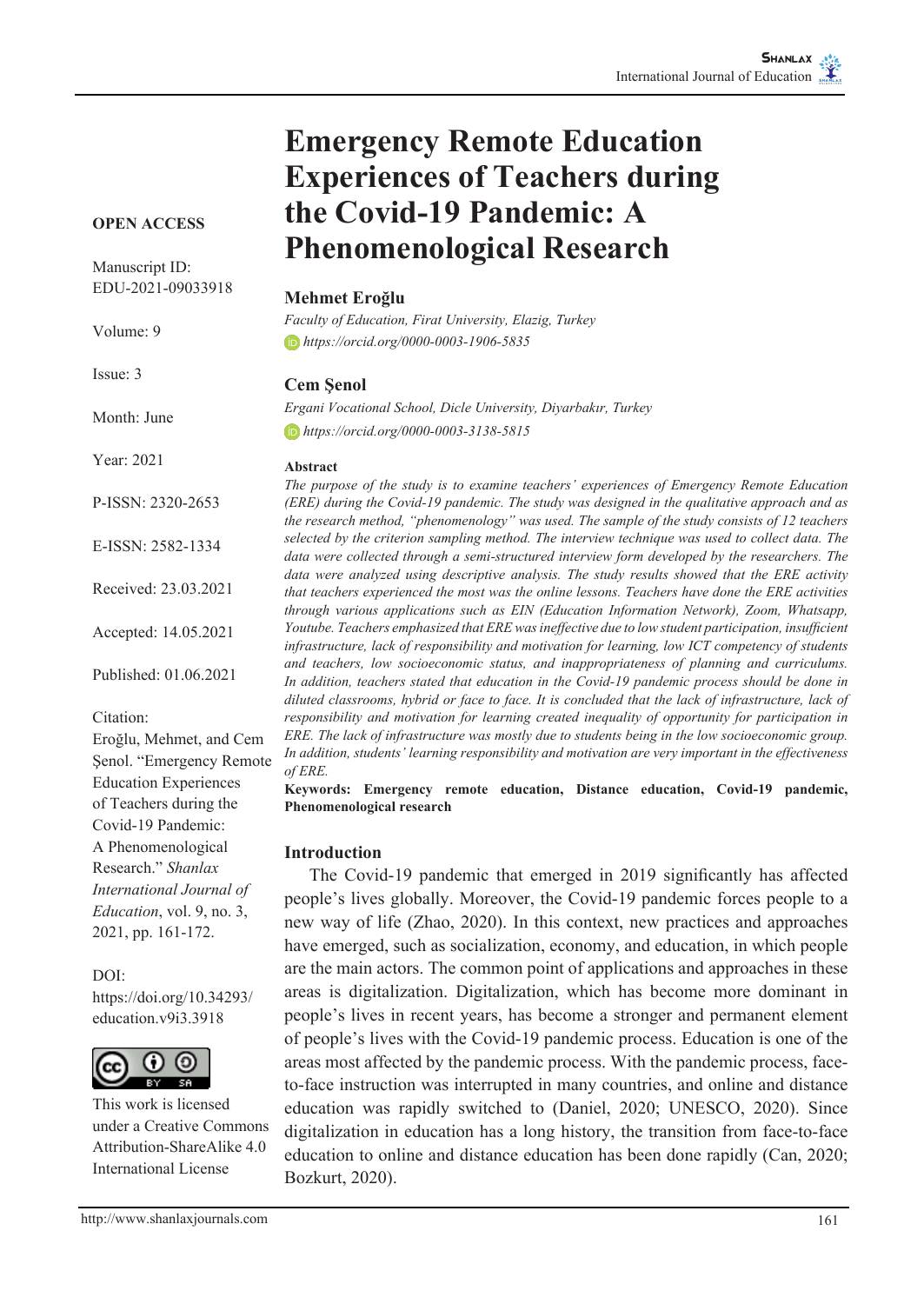However, since this transition period was too short due to necessity, the necessary arrangements regarding the courses, curriculum, infrastructure, etc., could not be made sufficiently. Due to this rapid and unprepared transition process, distance education during the Covid-19 pandemic process has been called Emergency Remote Education (ERE) (Bozkurt, et al., 2020). Also, schools at all levels (Preschool, K12, Higher Education) in Turkey have switched from face-to-face education to ERE (Can, 2020). This paper explores the effectiveness of the ERE in K-12 based on teachers' views and experiences in the Covid-19 pandemic process.

#### **Background**

 The covid-19 epidemic, which first emerged in the Wuhan region of China in 2019, spread worldwide in a short time. Shortly after the Covid-19 epidemic emerged (March 2020), it was declared a pandemic by the World Health Organization (WHO, 2020). To minimize the spread of the Covid-19 pandemic, all places, including schools where human-to-human contact may occur, were closed (Bozkurt, 2020; Bozkurt, et al., 2020; Gupta & Goplani, 2020; Viner, et al., 2020). The Precautions taken for the Covid-19 pandemic have interrupted face-to-face education in many countries (UNESCO, 2020). The covid-19 pandemic has created significant challenges for faceto-face education at all levels (Crawford, et al., 2020; Daniel, 2020). To ensure the continuity of education during the pandemic process (Akinbadewa & Sofowora, 2020) ERE has been rapidly implemented in many countries (Bozkurt, 2020; Bozkurt et al., 2020; Schleicher, 2020).

 Because of the pandemic process, about 25 million students in Turkey's face-to-face instruction have interrupted and switched to ERE (Bozkurt, 2020). Although there is little experience in distance education in Turkey, in recent years, some obligatory courses(Turkish language and literature, The History of Revolution, English, etc.) in universities have been instructed via distance education. Because there are distance education centers in most of the universities in Turkey. The infrastructure of these centers has the potential to provide distance education to a limited number of students. But distance education is very limited in K12 education in Turkey. An approach called "open education" is used for students who cannot attend school in K12. Open education in K12 only provides access to books and communication. TV channels are broadcast to support the learning process of students in open education. Although there are no special distance education applications prepared for students attending school, there is the "Educational Information Network" (EIN) founded by the Ministry of National Education (MoNE) to support learning processes. EIN constitutes the educational content creation component of the "Movement of Enhancing Opportunities and Improving Technology" or FATİH project, which has been implemented since 2010 to provide technology integration in education in Turkey (Gürol, et al., 2012; İzci & Eroğlu, 2016).

 FATİH Project aims to use information technology tools in the learning-teaching process to address more sensory organs to ensure equality of opportunity in education and training and to improve technology in schools (MoNE, 2011). EIN is an important component of the FATİH project that will enable it to achieve its goals. EIN is an online social education platform offered free of charge to teachers and students in K12 education by the Ministry of Education. The EIN is a system that includes educational content and educational tools that can be used by both teachers and students. There are resources in the form of video narration and text, sound, and picture resources in EIN (Aktay and Keskin, 2016). Teachers use EIN in their lessons to reinforce, enrich or visualize the lesson (Türker & Güven, 2016), and students use it to reinforce topics, prepare for exams and repeat the topic (Tüysüz & Çümen, 2016). While EIN is a supportive factor in supporting students' learning in face-to-face education, it has become the locomotive of K12 education with the ERE process. Because with the ERE process, the education in K12 is mainly done through EIN. Many K12 training activities such as online lessons, document sharing, communication are mainly carried out through EIN in the ERE process. In addition, synchronous and asynchronous K12 lessons are instructed on EIN TV channels established during the pandemic process.

 EIN is the lifeline for the ERE process in Turkey, as it creates the infrastructure of the ERE process.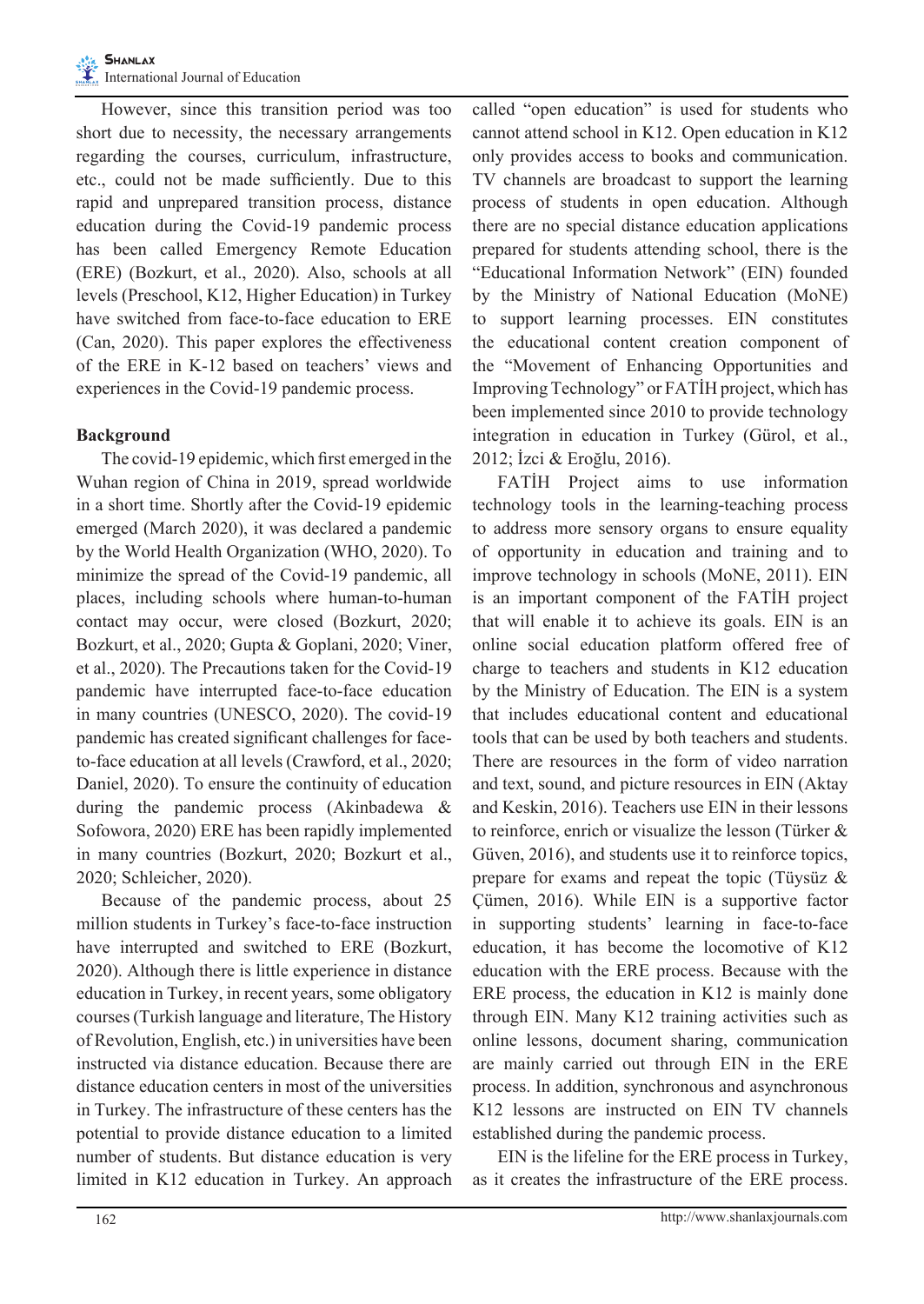EIN has enabled the ERE process to be initiated and maintained in Turkey. Although EIN has contributed significantly to this process, it is known that there are many problems regarding education in the ERE process (Başaran, et al., 2020; Bayburtlu, 2020; Hebebci, et al., 2020). This can be considered as an expected situation because ERE is a new learning environment for teachers and students, as most teachers and students did not experience distance education before (Middleton, 2020). In addition to lack of experience, problems such as restricted interaction, lack of infrastructure, insufficient learning responsibility and motivation, lack of parents' interest and knowledge about ERE affect the quality of ERE. In the study of Bayburtlu (2020), the participating teachers stated that some students could not attend online lessons because they did not have devices such as computers and tablets. In addition, the teachers emphasized that the application of the EIN online course has various problems such as connection problems and time limitations. They stated that the participation of students in the ERE process was limited because a significant portion of the parents was indifferent and not knowledgeable about this issue. Teachers and students participating in the study of Başaran, et al. (2020) stated that ERE has shortcomings such as limited interaction, students' inability to actively participate in the course, not being suitable for individual differences, and having technical problems. They also stated that ERE should be improved in infrastructure, inequality of opportunity, content, and material. Teachers and students participating in the study of Hebebci, et al. (2020) stated that issues such as restricted interaction, infrastructure problems, and lack of equipment are among the remarkable negative opinions regarding ERE. In the study of Can (2020), it was emphasized that the pandemic process shows that not only quantity but also quality is important in open and distance education. It was also stated that open and distance education in Turkey should be strengthened in infrastructure, access, security, content, design, implementation, quality, legislation, and pedagogical contexts. There are some studies showing that similar problems such as restricted interaction, low participation, lack of infrastructure, insufficient learning responsibility and motivation,

difficulties in balancing responsibilities experienced during the ERE process are also present in other countries (Chandasiri; Garbe et al., 2020; Greenhow et al., 2020; Middleton, 2020; Schleicher, 2020). This shows that the problems related to ERE are global.

 Although there are some studies on the ERE process in Turkey, there are a limited number of studies. Because ERE is a process that most of us have just experienced (Middleton, 2020), more detailed studies are needed to evaluate the ERE process. Since teachers are the most experienced in the ERE process, their experience is very important for evaluating and improving the ERE process. Also, studies are thought to contribute significantly to increasing the quality of the ERE process. Moreover, this contribution can be realized not only at the country level but also at the global level.

# **Purpose of the Study**

 The purpose of the study is to examine teachers' experiences of Emergency Remote Education (ERE) during the Covid-19 pandemic. For this purpose, answers to the following questions were sought.

- • What are the ERE activities that teachers instructed during the pandemic process?
- What are the teachers' views on the effectiveness of ERE during the pandemic process?
- What are the teachers' suggestions regarding education in the pandemic process?

## **Method**

The study was designed in the qualitative approach and as the research method, "phenomenology" was used. The phenomenological study defines the common meaning of the experiences of a few individuals regarding a phenomenon or concept (Creswell, 2016). The phenomenon studied in the study was "distance education in the pandemic process."

## **Participants**

 In phenomenology research, data should be collected from people who have experienced the phenomenon that is the subject of the research. Therefore, criterion sampling, one of the purposeful sampling methods, was used in the study.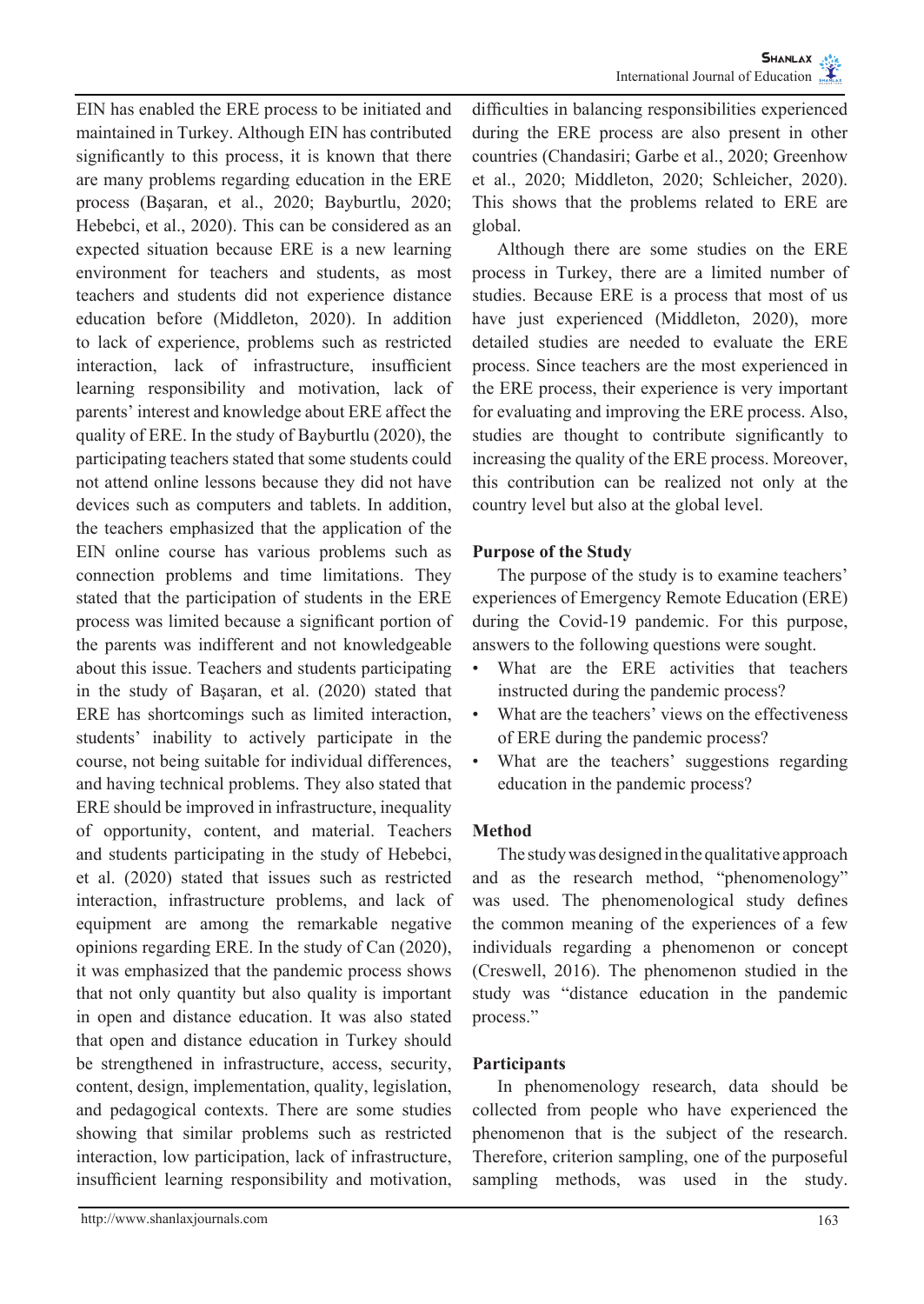Sandelowski (1995) stated that the sample size in phenomenological studies should be at least 6 participants. In this context, 12 teachers were selected by considering the criteria of experiencing for at least 1 semester during the Covid-19 pandemic period. The demographic characteristics of the participants are shown in Table 1.

| Participant<br>Code | Gender | <b>Branch</b>      | <b>Seniority</b> |
|---------------------|--------|--------------------|------------------|
| T1                  | Female | Science            | 4 years          |
| T2                  | Male   | Science            | 3 years          |
| T <sub>3</sub>      | Female | English            | 3 years          |
| T <sub>4</sub>      | Male   | English            | 25 years         |
| T <sub>5</sub>      | Female | Math               | 13 years         |
| T <sub>6</sub>      | Female | Math               | 14 years         |
| T7                  | Female | Math               | 18 years         |
| T <sub>8</sub>      | Male   | Social Science     | 18 years         |
| T <sub>9</sub>      | Female | Social Science     | 21 years         |
| T <sub>10</sub>     | Male   | Elementary         | 17 years         |
| T <sub>11</sub>     | Male   | Turkish<br>9 years |                  |
| T <sub>12</sub>     | Female | Turkish            | 10 years         |

**Table 1: Demographic Characteristics of the Participants**

Participants have the maximum variation in participant profile features like gender, branch, and professional seniority variables.

## **Instrument**

 A semi-structured interview form developed by the researchers was used to collect the data in the study. The interview form included questions regarding demographic profiles of participants and three semi-structured questions regarding ERE during the Covid-19 pandemic. To ensure the validity and reliability of the instrument, the opinions of 3 experts, 2 of whom were studying in distance education, 1 of whom was working in curriculum and instruction, and a teacher among the participants were taken on the instrument. The instrument, which was revised according to the recommendations of the experts, was made ready to collect data.

## **Data Collection and Ethical Issues**

The data were collected through semi-structured interviews. The interview is used as the primary data collection method in phenomenological research

as it reveals the underlying gem of the experience (Merriam & Tisdell, 2015). A semi-structured interview, on the other hand, is an interview technique that provides partial flexibility to the researcher. Ethical principles were taken into consideration throughout the data collection procedure of the study by researchers. Before the data were collected, informed consent was obtained and participants were instructed by the researchers. Setting a time for the interview with the participants and 20-minute length interviews were made with each of the participants via zoom. The interviews made via zoom were recorded.

# **Data Analysis**

 Zoom recordings of participants were transcribed one by one. The data were analyzed using the descriptive analysis method. The continuous comparison analysis method was used. In this context, the records of the participants were coded. Categories and themes were created according to the similarity of the codes. The continuous comparison was made in coding and theming processes by researchers individually (Have, 2004). The control coding was performed by encoding the data by two different encoders to ensure the reliability of the research. Control coding provides good reliability control for qualitative research (Miles & Huberman, 1994). One of the researchers defined the themes "Lack of responsibility for learning" and "Lack of motivation" as a single theme, and the other researcher defined them as 2 separate themes. As a result of the comparison, a consensus was achieved by rearranging them into 2 separate themes. The formula (Percentage of consensus = (consensus  $(55)$  / consensus+ dissidence  $(60)$ )\*100) expressed by Miles & Huberman (1994) was used in the calculation of the consensus among coders. The consensus percentage is calculated as 92. This consensus percentage value is sufficient for reliability because the value of consensus must be at least 90 for research reliability Miles & Huberman (1994). Tables showing the themes that emerged as a result of the analysis were created.

 Within the scope of the validity and reliability of the study, some procedures were done except for the expert opinion and control coding. The findings were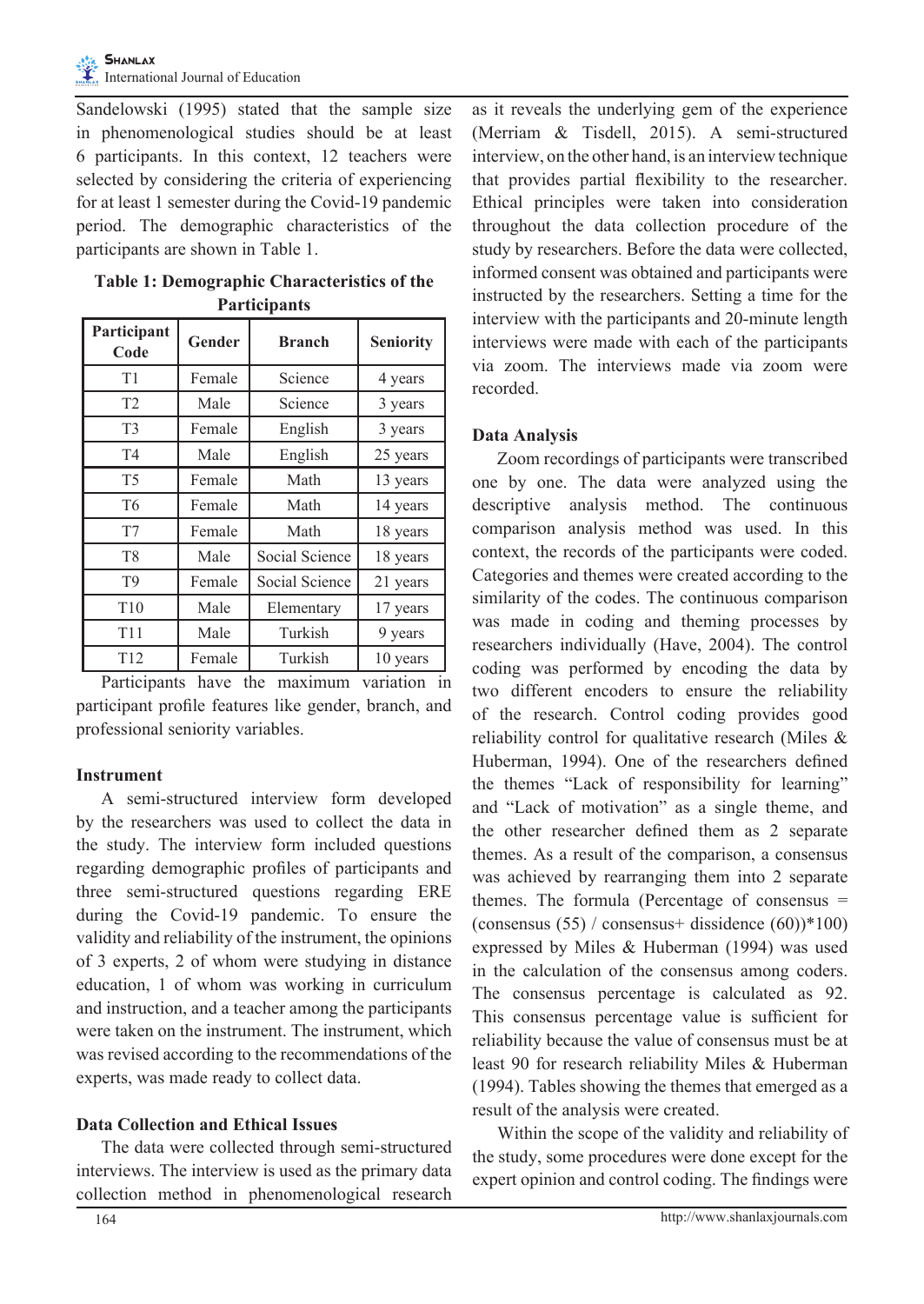supported by direct quotations from the participants to ensure the reliability of the research (Yıldırım & Şimşek, 2011). The stages of the research and analysis were tried to be reported in detail. The researchers planned each stage and adhered to this plan in order not to affect the research process.

# **Findings**

## **1. ERE Activities Instructed by Teachers during the Covid-19 Pandemic Process**

 ERE activities instructed by teachers during the Covid-19 pandemic process are shown in Table 2.

| <b>ERE</b> activities |            |  |
|-----------------------|------------|--|
|                       | <b>EBA</b> |  |
| Online lessons        | Youtube    |  |
|                       | Zoom       |  |
|                       | Whatsapp   |  |
| Document sharing      | EBA        |  |

 ERE activities instructed by teachers are grouped under two themes: the online lesson (f=21) and document sharing (f=13). Teachers stated that they instructed online lessons in this process through EBA  $(f=8)$ , Youtube  $(f=6)$ , and Zoom  $(f=7)$ . Teachers stated that they used different applications at different times due to easy accessibility, systemic problems, and intensity. Some of the teachers' views on this situation are as follows:

*T4: In fact in this process, we are asked to use EBA by the ministry. However, when using EBA, problems such as freezing and falling out of the system are encountered. Therefore, we have to use alternative applications such as Zoom and Youtube.*

Teachers stated that they shared lesson documents via EBA ( $f = 7$ ) and Whatsapp ( $f = 6$ ). Some teachers stated that they used Whatsapp to ensure more participation of parents in the ERE process. Some of the teachers' views on this situation are as follows:

*T2: Generally, I share documents via EBA. However, I realized that the students did not examine the documents shared over EBA much. For this reason, I also send the documents to parents via Whatsapp. Thus, parents can control the study of students.*

## **2. Teachers' Views on the Effectiveness of ERE**

 Teachers' views on the effectiveness of ERE activities during the Covid-19 pandemic are shown in Table 3.

| <b>Themes</b> | <b>Sub Themes</b>                                   |                                     |                                  |   |
|---------------|-----------------------------------------------------|-------------------------------------|----------------------------------|---|
| Effective     | ERE is only way out                                 |                                     |                                  | 5 |
| Ineffective   | Inadequate student participation                    | Due to lack of<br>infrastructure    | Lack of tools and equipment      |   |
|               |                                                     |                                     | Lack of internet infrastructure  | 6 |
|               |                                                     |                                     | Inadequacy of EBA infrastructure | 6 |
|               |                                                     | Lack of responsibility for learning |                                  | 8 |
|               |                                                     | Lack of learning motivation         |                                  | 6 |
| Ineffective   | Schedule and curriculum problems (schedule hours)   |                                     |                                  |   |
|               | Restricted interaction and lack feedback-evaluation |                                     |                                  |   |
|               |                                                     | Low ICT competency of teachers      |                                  | 5 |
|               | Low ICT competency                                  | Low ICT competency of students      |                                  | 4 |
|               | Low socio-economic status of the family             |                                     |                                  |   |

## **Table 3: Themes Regarding the Effectiveness of ERE**

 Some teachers (f=5) emphasized that ERE is effective because they think it is the only way out. Some of the teachers' views on this situation are as follows:

*T8: It is not as effective as face-to-face training, but better than nothing.*

 Most of the teachers (f=9) emphasized that emergency distance education is ineffective.

The reasons for the ineffectiveness of ERE were "inadequate student participation," "lack of Infrastructure," "Lack of responsibility for learning," "schedule and curriculum problems," "restricted interaction and the lack of feedback-evaluation," "low ICT (Information and Communication Technology) competency" and "The low socio-economic status of the family."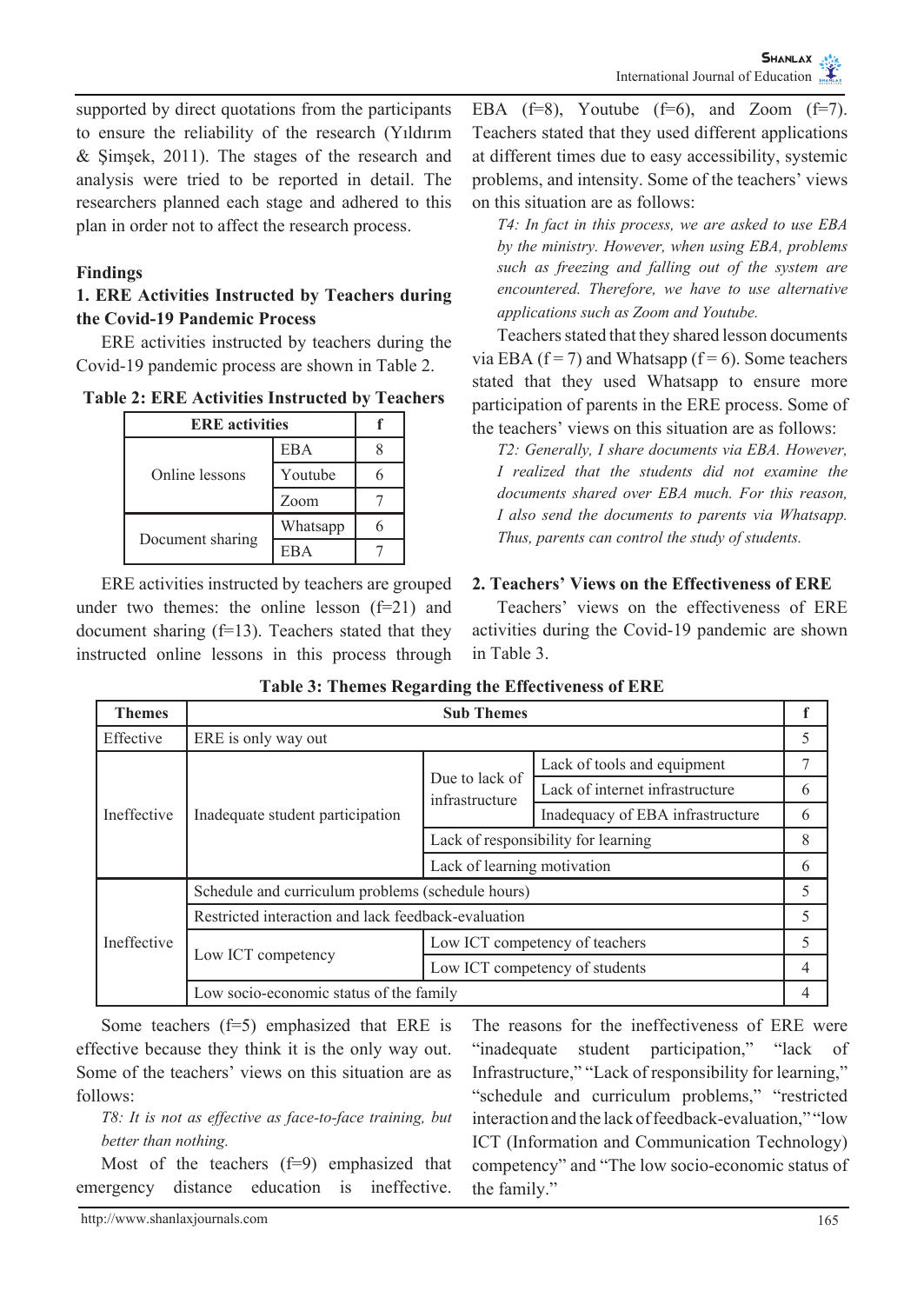The most emphasized (f=9) sub-theme about the ineffectiveness of ERE was "low student participation." Teachers stated that the low participation of students in ERE is the main reason why ERE was ineffective. Teachers emphasized that the reason for the low participation of students was the lack of infrastructure  $(f=9)$ , the lack of students 'responsibility to learn  $(f=8)$ , and the lack of students' learning motivation. Some of the teachers' views on these sub-themes were as follows:

*T4: Of course, millions of students who tried to attend the online lessons through EBA cause problems such as freezing and not attending.*

*T10: I was able to reach a maximum of 6 students from a class of 28 people. Both the internet infrastructure and the tools that students could access the internet were very limited.*

*T1: The most important problem is that the child has the awareness of receiving education away from school and realizes that learning can occur outside of school.*

 Teachers emphasized the students' lack of equipment for ERE, lack of internet infrastructure and, the inadequacy of EBA infrastructure regarding the lack of infrastructure. Teachers' views on these sub-themes are as follows:

*T11: I am instructing online lessons via EBA. But I think the necessary conditions are not met for the online lesson to be conducted efficiently. The first is that every student does not have internet access and tools such as computers at home. The internet provided by GSM operators is insufficient for online lessons. Turkeys' ranks are 100th out of 174 countries, with 27.95 Mbps in the Broad-based internet speed ranking countries. For this reason, most of the students cannot attend online lessons.*

*T10: As we have seen recently, the EBA system collapses due to the concentration of students and teachers at certain hours.*

 Teachers emphasized that students' lack of responsibility for learning significantly affected their participation in the lesson. They stated that students with low learning responsibility also have less participation in the lessons. Teachers' views on this sub-theme are as follows:

*T1: The most important problem is that the child has the awareness of receiving education away from school and understands that learning can occur outside of school.*

*T12: Regardless of how good the distance education lessons are, students do not have a sense of responsibility to follow them. That's why I don't think distance education is very efficient.*

 Teachers stated that one of the reasons for their low participation in ERE was students' lack of learning motivation to learn. The lack of motivation of students is mostly due to infrastructure problems. Students' infrastructural problems such as intensity in distance education, falling out of the online lesson, and not entering the online lessons decrease their motivation to learn. Teachers' views on this subtheme are as follows:

*T2: When children have infrastructure problems, their motivation to learn decreased. Most of my students lost motivation because not every student had sufficient internet access.*

 One of the themes that teachers emphasize on the ineffectiveness of ERE was scheduled and curriculum problems. In this theme, teachers stated that the schedule for ERE was not appropriate in terms of time, and the curriculum or content of some courses was not suitable for distance education. Teachers' views on this sub-theme are as follows:

*T1: The schedule in the system has been prepared unplanned. For example, there is less participation in the evening or weekend online lessons. EBA support centers were established in public schools with computer labs for children without internet. These students will be able to enter EBA from EBA support centers, but how can we realize that the student in the village attends the class at 7.30 in the evening. These parts of planning are not fully thought out.*

*T11: In families with more than one child, children's online lessons may conflict with each other. This reduces the productivity of live lessons .…….. Since the lessons in distance education are not reduced, we had difficulties in training subjects in online lessons.* 

 One of the themes that teachers emphasize on the ineffectiveness of ERE was the restricted interaction and lack of feedback-evaluation. Teachers stated that student passive in lessons and feedback and evaluation activities in distance education could not be done adequately and this reduced the quality of ERE. Teachers' views on this sub-theme are as follows:

*T3: Students are very passive in live lessons. It is almost impossible to get feedback, we don't know what and how much students learned*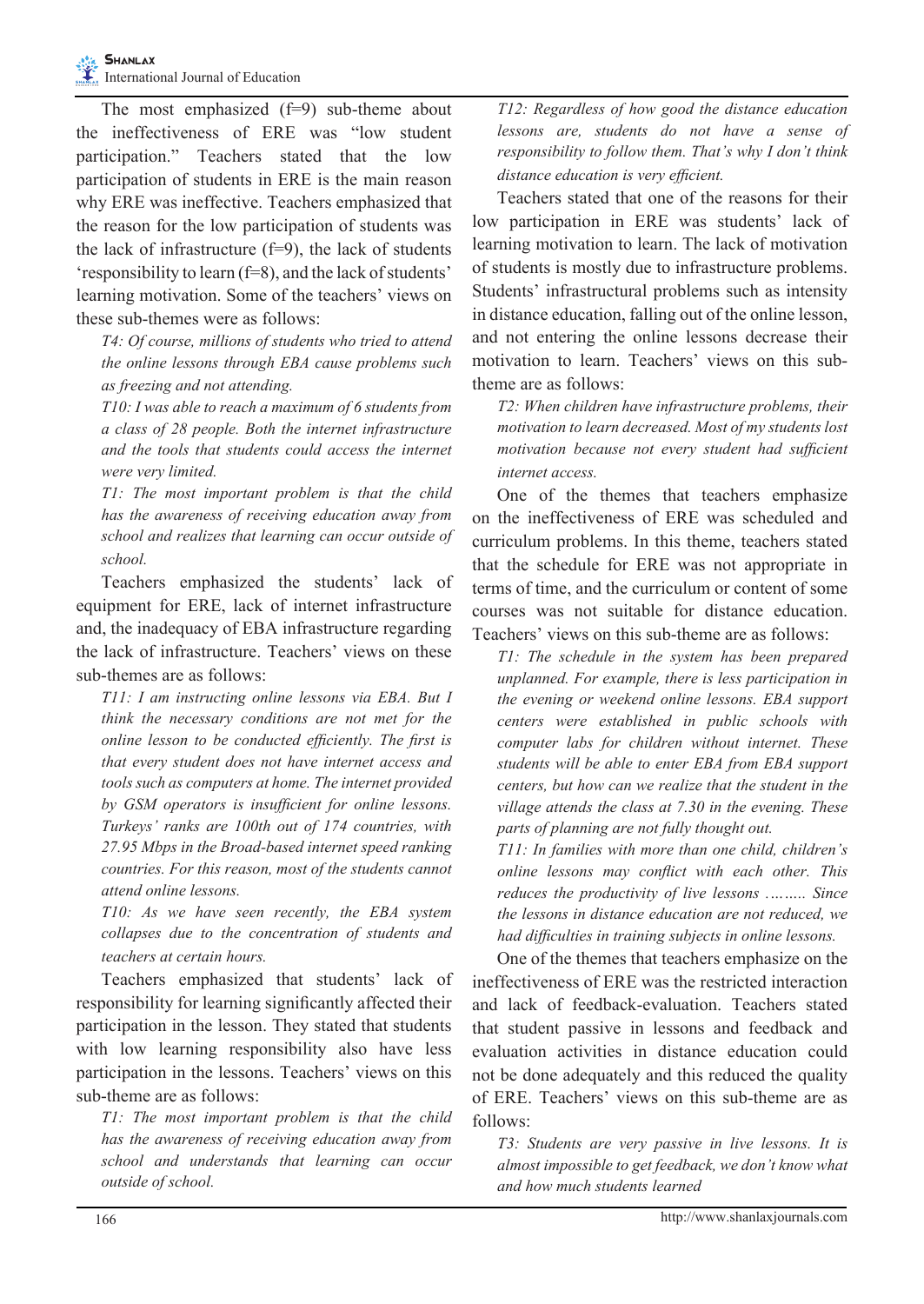One of the themes that teachers emphasize on the ineffectiveness of ERE wasthe low ICT competency. Teachers stated that low ICT competency of both teachers and students reduced the effect of ERE. Teachers' views on this sub-theme are as follows:

*T10: Although the new generation teachers do not have much difficulty, older generation teachers have difficulties in distance education. I think that the Ministry of National Education is insufficient to follow the professional development of teachers during their profession in terms of technology usage. This process enabled us to see this reality with the naked eye.*

*T5: The process of participating in online lessons is quite troublesome. Because most of the students still do not know exactly how to enter the online lesson, how to speak, how to turn the camera or microphone on or off. These problems are more common, especially for students living in rural areas.*

 One of the themes that teachers emphasized on the ineffectiveness of ERE was the low socioeconomic status of families. Teachers emphasized that the low socio-economic status of families created disadvantages in terms of both infrastructure and school-family communication. Teachers' views on this sub-theme are as follows:

*T1: Although parents in the city center support teachers a lot at school, in more rural areas, parents do not pay enough attention to their children's education due to financial difficulties and the high number of children.*

*T6: The education level and socio-economic level of each family are very different. This differentiates families' approach to children and education.*

*T10: Both the education level of the children's families, the family's interest in the education and training process of the child, and the socioeconomic level, which is also a very important factor, cause us to face an enormous inequality of opportunity.*

## **3. Teachers' Suggestions Regarding Education in the Covid-19 Pandemic Process**

Themes containing teachers' opinions on how education should be in the Covid-19 pandemic process are given in table 4.

| <b>Themes</b>                                            |  |
|----------------------------------------------------------|--|
| Face to face education in diluted classrooms             |  |
| Hybrid in diluted classrooms                             |  |
| Only distance education                                  |  |
| Schools should be suspended and no distance<br>education |  |

Teachers' suggestions on how education should be during the pandemic process consist of themes that face to face and diluted, hybrid and diluted, only distance education, schools should be suspended and no distance education. Most teachers  $(f=5)$ emphasized that it was necessary to switch to faceto-face education in diluted classrooms because distance education caused quality problems in education and created inequality of opportunity. Teachers' views on this sub-theme are as follows:

*T5: Schools can be opened gradually. Face-to-face training can be applied in diluted classrooms. The bond established with students in face-to-face education is stronger, sincere, and effective. This ensures that students participate in the lesson, follow the lesson and receive immediate feedback. The number of cleaning staff working only in schools is very small. Cleaning personnel should be recruited to schools.*

*T6: Must be face to face in diluted classrooms. Distance education creates inequality and extreme anxiety in everyone. Distance education, unfortunately, makes our children addicted to the internet and did not serve its purpose in every student.*

 Some teachers (f=4) emphasized that distance education should be supported by face-to-face education in diluted classrooms. Because they stated that face-to-face training would reduce the inequality of opportunity in education. Teachers' views on this sub-theme are as follows:

*T4: I think the training in this process should be done with the Hybrid model. First of all, distance education causes inequality of opportunity and there is a serious gap between disadvantaged children, especially in rural areas and children in central regions. The children who were not educated under fair conditions were directly exposed to a concrete inadequacy in this process and they felt this situation very much. I also see the psychological dimension it creates in children worth researching.*

 Some teachers (f=1) emphasized that education should continue in distance education due to health concerns. Teachers' views on this sub-theme are as follows:

*T1: Even if distance education is not effective, I think it is the best solution for this process. If schools are opened, the epidemic becomes uncontrollable and we may stay away from our schools longer.*

 Some teachers (f=2) emphasized that distance education did not be continued as it was ineffective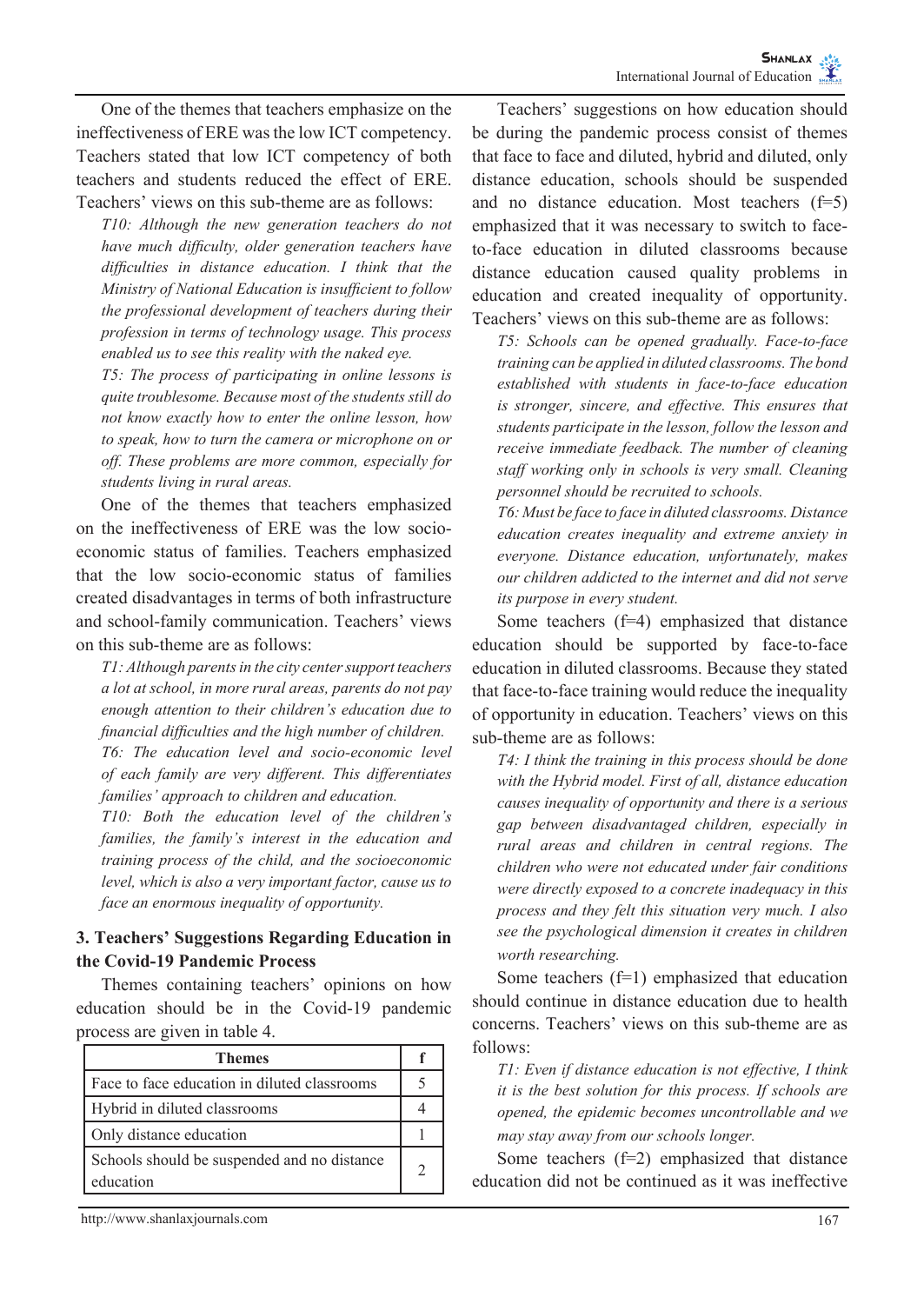and created inequality of opportunity in education. They also stated that opening schools were risky in terms of health. For this reason, they stated that both schools and distance education should be suspended until the epidemic was over. Teachers' views on this sub-theme are as follows:

*T8: Education cannot be remote. Because an education that we cannot provide everyone with the same conditions creates a feeling of failure, insecurity, and abandonment. This process has widened the gap in equal opportunities (inequality) in education. My personal opinion is that education is suspended at all levels until a permanent solution is found (at least one school year).*

#### **Results and Discussion**

 The study results showed that although teachers mostly use EIN for online lessons and document sharing, they also use applications such as Whatsapp, Youtube, and Zoom. Teachers' use of these applications also arose from some obligations such as infrastructure problems, connection problems, sharing the responsibility of learning with parents and enriching the ERE process. Findings regarding the infrastructure problems in the ERE process were obtained in the other studies (Başaran, et al., 2020; Bayburtlu, 2020; Garbe, et al., 2020; Hebebci, et al., 2020; Hiçyılmaz, 2021). In these studies, it was stated that the EIN infrastructure was insufficient, the internet was disconnected in online lessons, and sometimes students could not connect to EIN. Because of these infrastructure problems, teachers prefer alternative practices for ERE. This study determined that the lack of responsibility for students' learning led teachers to alternative practices. In this context, teachers aimed to engage students in the ERE process by communicating with parents using WhatsApp. There were studies showing that students lack the responsibility for learning in the ERE process (Bayburtlu, 2020; Garbe, et al., 2020). In other words, teacher-parent collaboration is seen as a solution in increasing students' learning responsibility in the ERE process.

 Although some of the teachers stated that ERE was effective because they thought that ERE was the only way, most teachers emphasized that ERE was ineffective. One of the most important reasons why ERE was ineffective was the low student

participation. Teachers stated that the most important reason for the low student participation was the lack of infrastructure. It was emphasized that the students 'lack of necessary tools and internet infrastructure for ERE, insufficient EIN infrastructure, and insufficient internetspeednegativelyaffectstudents'participation in the ERE process. There were studies showing that ERE was effective as it ensures the continuation of education during the pandemic process (Aydın, 2021; Başaran, et al., 2020; Hebebci, et al., 2020; Yurtbakan & Akyıldız). There were even studies emphasizing that ERE offers important opportunities for the development and innovation of education (Bakioğlu & Çevik, 2020; Sarı & Nayır, 2020). However, it is possible to come across many studies showing that ERE has limitations. Infrastructure problems in the ERE process were among the most repeated limitations in the studies (Başaran, et al., 2020; Bayburtlu, 2020; Hiçyılmaz, 2021). In these studies, the insufficiency of EIN infrastructure, low internet speed, lack of tools such as computer tablets and internet connections cause students not to participate in ERE. The fact that distance education opportunities during the pandemic period in Turkey were below the OECD average also supports these results (Yılmaz, et al., 2020).

 One of the important reason teachers emphasized the lack of student participation was the lack of students' responsibility to learn. Many studies also showed that students' lack of responsibility for learning reduced their participation in the ERE process and reduced the quality of education in the ERE process (Bayburtlu, 2020; Garbe, et al., 2020). In this context, it is emphasized that self-directed learning skills are very important in the ERE and distance education process (Bozkurt, 2020; Mintz, 2020). Because self-directed learning is an approach where learners take responsibility for their learning (Knowles, 1975), it is also important for achievement in online and distance education (Haron, 2003). One of the other important reasons teachers emphasized the lack of student participation was the lack of students' motivation to learn. The low learning motivation of students during the ERE process was also emphasized in the studies (Çakın & Akyavuz; Garbe et al., 2020). Low students' motivation to learn is also thought to be related to their low learning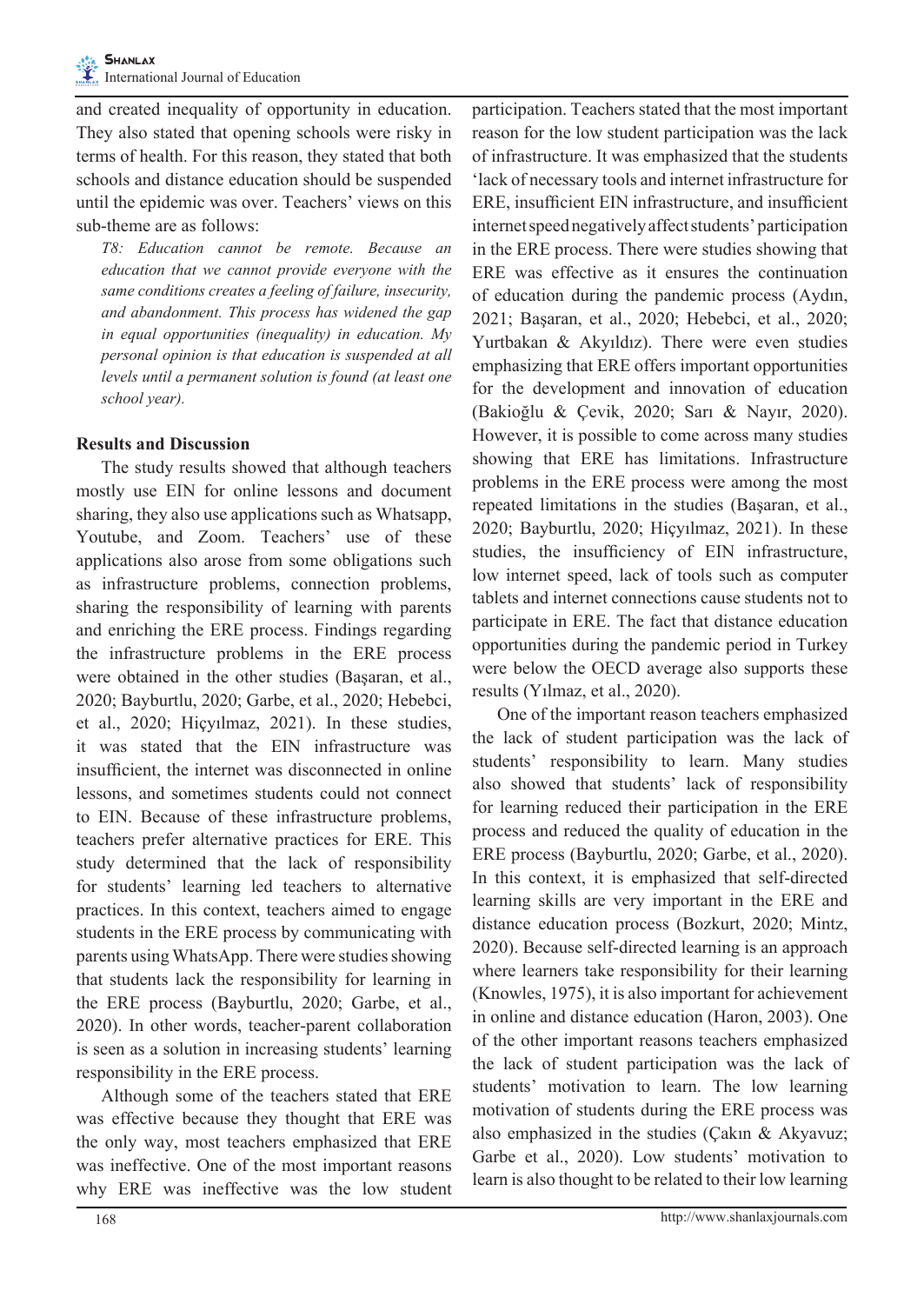responsibilities. Because the learning motivation of learners with high learning responsibility is also high (Brockett & Hiemstra, 1991; Candy, 1991), however, the low motivation of students to learn may also be related to the infrastructure problems, limited interaction, and the attitude of their parents.

 The fact that there were schedule problems and the curriculums are not suitable for distance education are considered as one of the reasons for the ineffectiveness of ERE. In this context, it was emphasized that the hours of the lessons constitute a problem for students to participate. Having more than one child having online lessons at the same time in a family caused students did not participate in the lesson. The main reason for this was the insufficient number of computer tablets and internet. In addition, since rural students can attend online lessons at certain points (schools, libraries, computer labs, etc.), the schedule of the lessons can make it difficult for them to attend the lesson. Of course, this situation is mainly related to the socioeconomic status of the students. In this study, it was also emphasized that some courses are not suitable for distance education. In some studies, problems related to the curriculum, such as insufficient course time in ERE, lack of activities in the practiced curriculum, were emphasized (Aydın, 2021; Bakioğlu & Çevik, 2020). Considering that ERE is a compulsory process (Bozkurt, et al., 2020; Bozkurt, 2020), it is inevitable to encounter time and schedule problems. These problems can be resolved in the ERE process. Effective communication between stakeholders is required to resolve these problems.

 Restricted interaction and lack of feedbackevaluation were considered to be some of the reasons why ERE is ineffective. Restricted interaction is a frequently emphasized disadvantage in many studies on ERE (Başaran, et al. 2020; Hebebci, et al., 2020). It is thought that there were many reasons for the limited interaction in the ERE process. These reasons were infrastructure problems, low learning responsibility and motivation of students, limited ICT literacy of students and teachers. In addition, the lack of measurement and evaluation during the ERE process in Turkey may be a factor that negatively affects students' motivation for active participation in online lessons. The lack of continuity of students'

participation in live lessons was another factor that causes limited interaction. It should not be forgotten that the emergence of these possible reasons is due to the unplanned and rapid transition to the ERE process (Bozkurt, 2020; Bozkurt, et al., 2020).

 The low ICTcompetency of teachers and students was considered as one of the reasons why ERE was ineffective. The technological and pedagogical competencies of teachers in the pandemic process in Turkey are ranked 36th in the OECD list (Yılmaz, et al., 2020). This confirms that teachers' ICT competencies in Turkey are partially low. The fact that the students in K12, known as digital natives, have not experienced distance education before negatively affects their active participation in the ERE process. The low digital competence of both teachers and students in the ERE process results in restricted participation and interaction.

 According to the results of the research, the low socioeconomic status of the parents was one of the reasons why ERE is ineffective. The low socioeconomic status of families affected the ERE process negatively in two ways. The first is the disadvantage that the low socio-economic status created in students' access to the necessary tools and internet connection for ERE. This disadvantage directly affected students' participation in the ERE process. The second was that it causes communication problems between teachers, schools, and parents in the ERE process. The ERE process has increased parents' responsibilities in providing access to students, motivating, and sharing responsibility for learning. (Bayburtlu, 2020; Garbe, et al., 2020; Yurtbakan & Akyıldız, 2020). To fulfill these responsibilities, teacher-parent collaboration and communication must be good. However, the ignorance and insensitivity of some families with low socioeconomic status made communication and cooperation difficult (Bayburtlu, 2020). This reduces the quality of the ERE process.

 Another result of the research showed that during the pandemic process, teaching should be practiced face-to-face or hybrid model (Face-to-face and distance education) in diluted classrooms. In other words, teachers emphasized that face-to-face education should be continued during the pandemic process. The main reason teachers emphasize diluted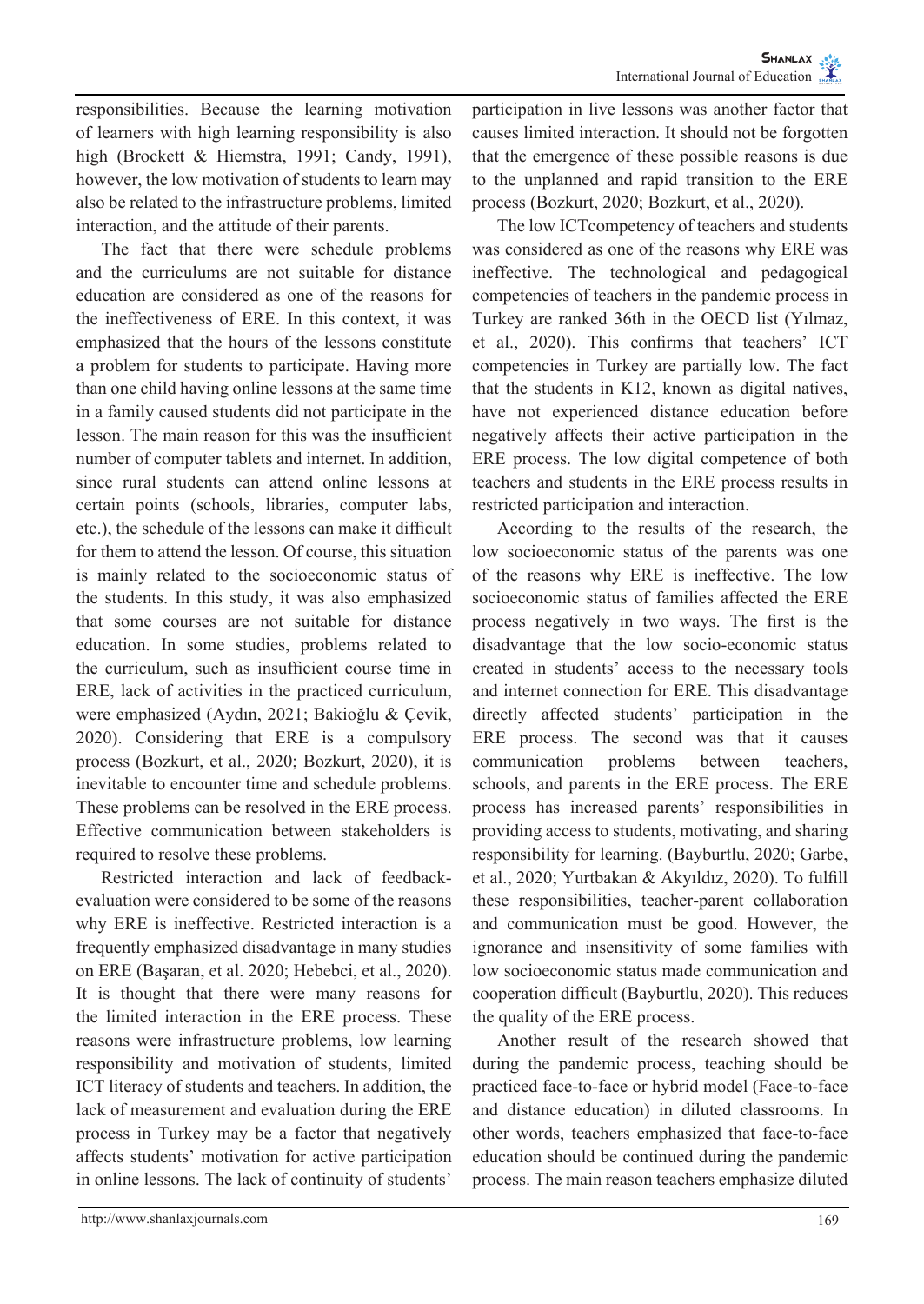classroom practice is the excess of classroom sizes. This result can also be considered as an important indicator that ERE is insufficient. The insufficiency of ERE and the preference for face-to-face training have been emphasized in some studies (Yurtbakan and Akyıldız, 2020).

#### **Conclusion and Recommendations**

 The research showed that the ERE process was generally ineffective due to the lack of student participation. The main reasons for this situation were the lack of infrastructure, responsibility and motivation to learn. In the context of infrastructure, the insufficiency of tools and materials for students to participate in the ERE process was due to the low socioeconomic status of the families. Therefore, lack of infrastructure, lack of learning responsibility and motivation, and low socioeconomic status created inequality of opportunity for participation in the ERE process. Although teachers and students have recently experienced the ERE process creates problems regarding ICT competencies, these problems can be overcome over time. In addition, the existing curriculums not being suitable for the ERE process (in terms of time, content and activities, etc.) also reduced the quality of the ERE process. Although the ERE process was considered ineffective, it offers important opportunities for the transformation of education. However, to take advantage of these opportunities, it is necessary to improve the infrastructure of distance education, develop students' learning responsibility, increase their motivation to learn, and develop a curriculum for distance education. To ensure equality of opportunity in the ERE process, especially students with low socioeconomic status should be supported in terms of equipment and internet connection. Curriculum development studies should be focused on distance education. It is essential to include selfdirected learning activities in which students take their learning responsibilities in the curriculums to be developed. The improvement of infrastructure and the development of distance education curriculums based on self-directed learning is very important for the current ERE process to be an effective and alternative teaching practice for the future.

#### **Limitation and Further Studies**

 The fact that the participants are only teachers in this study is the limitation of the study. Because students and their parents have important responsibilities in the ERE process, it is necessary to reveal their experiences to evaluate the ERE process holistically. Quantitative studies in larger samples can be conducted to evaluate the ERE process based on the results of this research. Studies should be conducted to reveal the relationship between students' participation in the ERE process and their learning responsibilities. Also, studies should be conducted to determine the factors that affect students' motivation to learn in the ERE process.

#### **References**

- Akinbadewa, Bukola Omowumi, and Olaniyi Alaba Sofowora. "The Effectiveness of Multimedia Instructional Learning Packages in Enhancing Secondary School Students' Attitudes toward Biology." *International Journal on Studies in Education,* vol. 2, no. 2, 2020, pp. 119-133.
- Aktay, S., and T. Keskin. "Analysis of Educational Information Network (EBA)." *The Journal of Educational Theory and Practice Research*, vol. 2, no. 3, 2016, pp. 27-44.
- Aydın, Erkan. "Evaluation of Live Turkish Lessons in Distance Education Process with EBA during COVID-19 Period." *Journal of History School*, vol. 14, 2021, pp. 512-540.
- Bakioğlu, Büşra, and Mustafa Çevik. "Science Teachers' Views on Distance Education in the COVID-19 Pandemic Process." *Turkish Studies*, vol. 15, no. 4, 2020, pp. 109-129.
- Bayburtlu, Yavuz Selim. "Turkish Education during Covid-19 Pandemic Distance Education Process." *Turkish Studies*, vol. 15, no. 4, 2020.
- Başaran, M. et al. "A Study on Effectiveness of Distance Education, as a Return of Coronavirus (Covid-19) Pandemic Process." *Academia Journal of Educational Research*, vol. 5, no. 2, 2020.
- Bozkurt, Aras, et al. "A Global Outlook to the Interruption of Education due to COVID-19 Pandemic: Navigating in a time of Uncertainty and Crisis." *Asian Journal of Distance Education*, vol. 15, no. 1, 2020.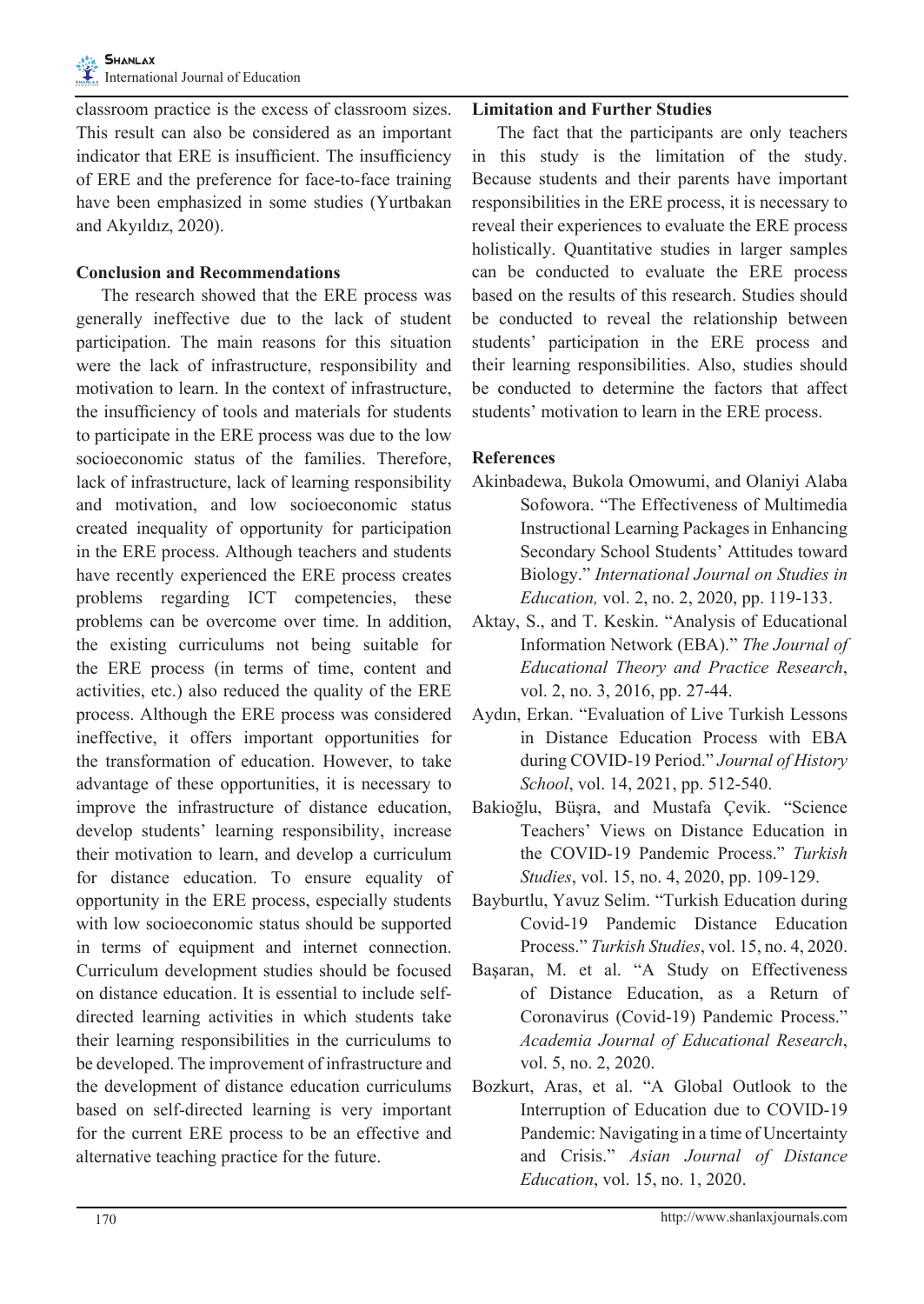- Bozkurt, Aras. "Koronavirüs (Covid-19) Pandemi Süreci ve Pandemi Sonrası Dünyada Eğitime Yönelik Değerlendirmeler: Yeni Normal ve Yeni Eğitim Paradigması." *Açıköğretim Uygulamaları ve Araştırmaları Dergisi*, vol. 6, no. 3, 2020, pp. 112-142.
- Brockett, Ralph G., and Roger Hiemstra. *Selfdirection in Adult Learning: Perspectives on Theory, Research, and Practice*. Routledge, 1991.
- Çakın, Murat, and Ebru Akyavuz. "The Covid-19 Process and its Reflection on Education: An Analysis on Teachers' Opinions." *International Journal of Social Sciences and Education Research*, vol. 6, no. 2, 2020, pp. 165-186.
- Can, Ertuğ. "Coronavirüs (Covid-19) Pandemisi ve Pedagojik Yansımaları: Türkiye'de Açık ve Uzaktan Eğitim Uygulamaları." *Açıköğretim Uygulamaları ve Araştırmaları Dergisi*, vol. 6, no. 2, 2020, pp. 11-53.
- Candy, Philip C. *Self-Direction for Lifelong Learning: A Comprehensive Guide to Theory and Practice*. Jossey-Bass, 1991.
- Chandasiri, Olaganwantte. "The COVID-19: Impact on Education." *Journal of Asian and African Social Science and Humanities*, vol. 6, no. 2, 2020, pp. 38-42.
- Crawford, Joseph, et al. "JUTLP Editorial 17.3: Connection, Digital Education, and Studentcentric Teaching Practice before COVID-19." *Journal of University Teaching & Learning Practice*, vol. 17, no. 3, 2020.
- Creswell, John W., and Cheryl N. Poth. *Qualitative Inquiry and Research Design: Choosing among Five Approaches*. Sage Publications, 2016.
- Daniel, Sir John. "Education and the COVID-19 Pandemic." *Prospects*, vol. 49, 2020.
- *FATİH Project*. Ministry of National Education, 2011.
- Garbe, Anber, et al. "COVID-19 and Remote Learning: Experiences of Parents with Children during the Pandemic." *American Journal of Qualitative Research*, vol. 4, no. 3, 2020, pp. 45-65.
- "Global Monitoring of School Closures Caused by Covid-19." *UNESCO*, https://en.unesco.org/ covid19/educationresponse
- Greenhow, Christine, et al. "The Educational Response to Covid-19 across Two Countries: A Critical Examination of Initial Digital Pedagogy Adoption." *Technology, Pedagogy and Education*, 2020.
- Gupta, Akash, and Mala Goplani. "Impact of COVID-19 on Educational Institutions in India." *Purakala Journal*, vol. 31, no. 21, 2020, pp. 661-671.
- Gürol, Mehmet, et al. "İlköğretim Kademesinde Görev Yapan Sınıf Öğretmenlerinin Fatih Projesi Ile Ilgili Görüşleri." *Eğitim Teknolojileri Araştırmaları Dergisi*, vol. 3, no. 3, 2012.
- Haron, Shireen. *The Relationship between Readiness and Facilitation of Self-Directed Learning and Academic Achievement: A Comparative Study of Web-Based Distance Learning Models of Two Universities*. Universiti Putra Malaysia, 2003.
- Have, Paul Ten. *Understanding Qualitative Research and Ethnomethodology*. SAGE Publications, 2004.
- Hebebci, Mustafa Tevfik, et al. "Investigation of Views of Students and Teachers on Distance Education Practices during the Coronavirus (COVID-19) Pandemic." *International Journal of Technology in Education and Science*, vol. 4, no. 4, 2020, pp. 267-282.
- Hiçyılmaz, Yahya. "Perceptions of Teachers Regarding Distance Visual Arts Education in the COVID-19 Pandemic Process." Journal *of History School*, vol. 14, 2021, pp. 697-711.
- İzci, Eyüp, and Mehmet Eroğlu. "Evaluation of In-Service Training Program named Technology Usage Course in Education." *International Journal of Human Sciences*, vol. 13, no. 1, 2016, pp. 1666-1688.
- Knowles, Malcolm Shepherd. *Self-Directed Learning: A Guide for Learners and Teachers*. Prentice Hall, 1975.
- Merriam, Sharan B., and Elizabeth J. Tisdell. *Qualitative Research: A Guide to Design and Implementation*. John Wiley & Sons, 2015.